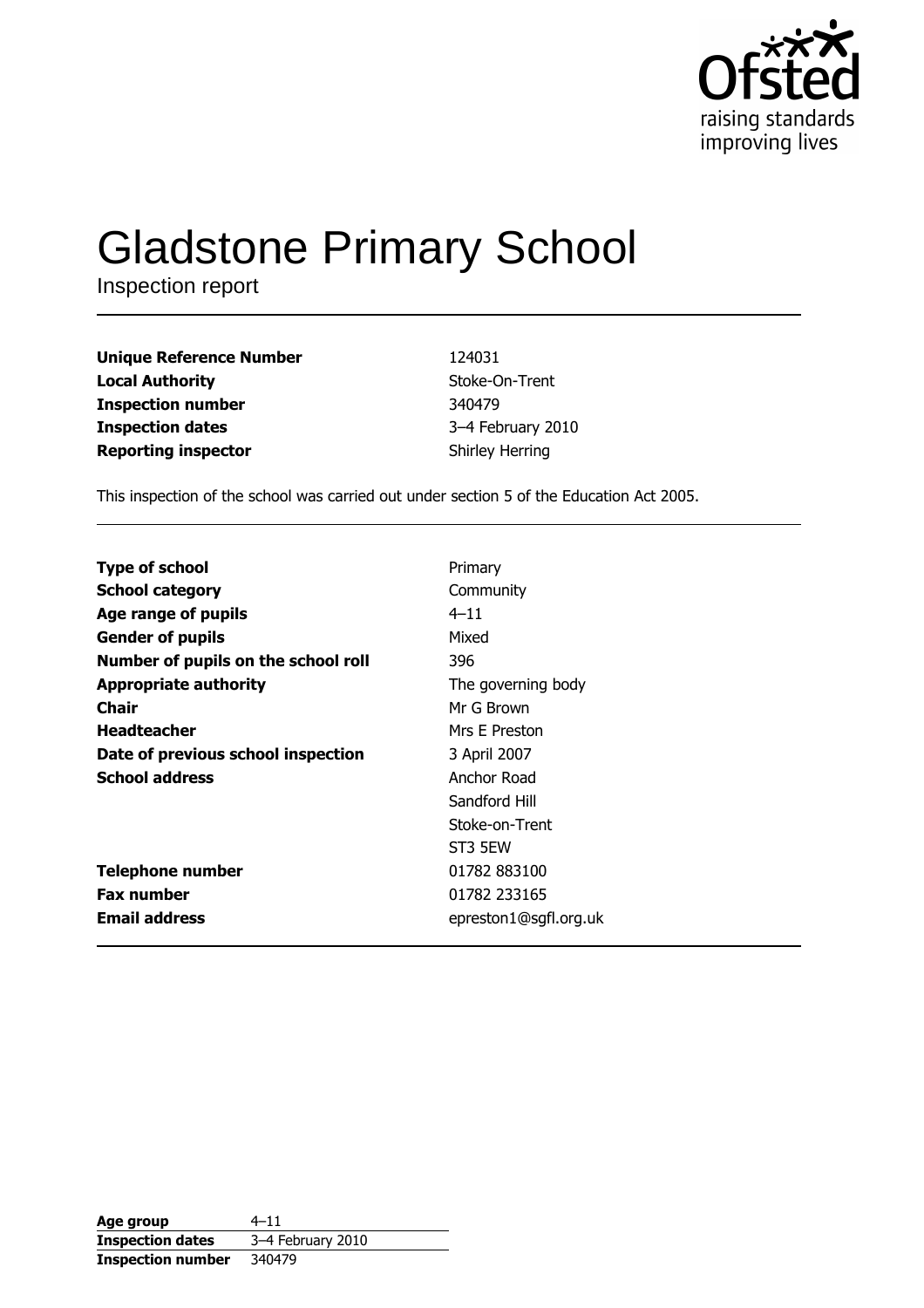The Office for Standards in Education, Children's Services and Skills (Ofsted) regulates and inspects to achieve excellence in the care of children and young people, and in education and skills for learners of all ages. It regulates and inspects childcare and children's social care, and inspects the Children and Family Court Advisory Support Service (Cafcass), schools, colleges, initial teacher training, work-based learning and skills training, adult and community learning, and education and training in prisons and other secure establishments. It rates council children's services, and inspects services for looked after children, safequarding and child protection.

Further copies of this report are obtainable from the school. Under the Education Act 2005, the school must provide a copy of this report free of charge to certain categories of people. A charge not exceeding the full cost of reproduction may be made for any other copies supplied.

If you would like a copy of this document in a different format, such as large print or Braille, please telephone 08456 404045, or email enquiries@ofsted.gov.uk.

You may copy all or parts of this document for non-commercial educational purposes, as long as you give details of the source and date of publication and do not alter the documentation in any way.

Royal Exchange Buildings St Ann's Square Manchester M2 7LA T: 08456 404045 Textphone: 0161 618 8524 E: enquiries@ofsted.gov.uk W: www.ofsted.gov.uk © Crown copyright 2010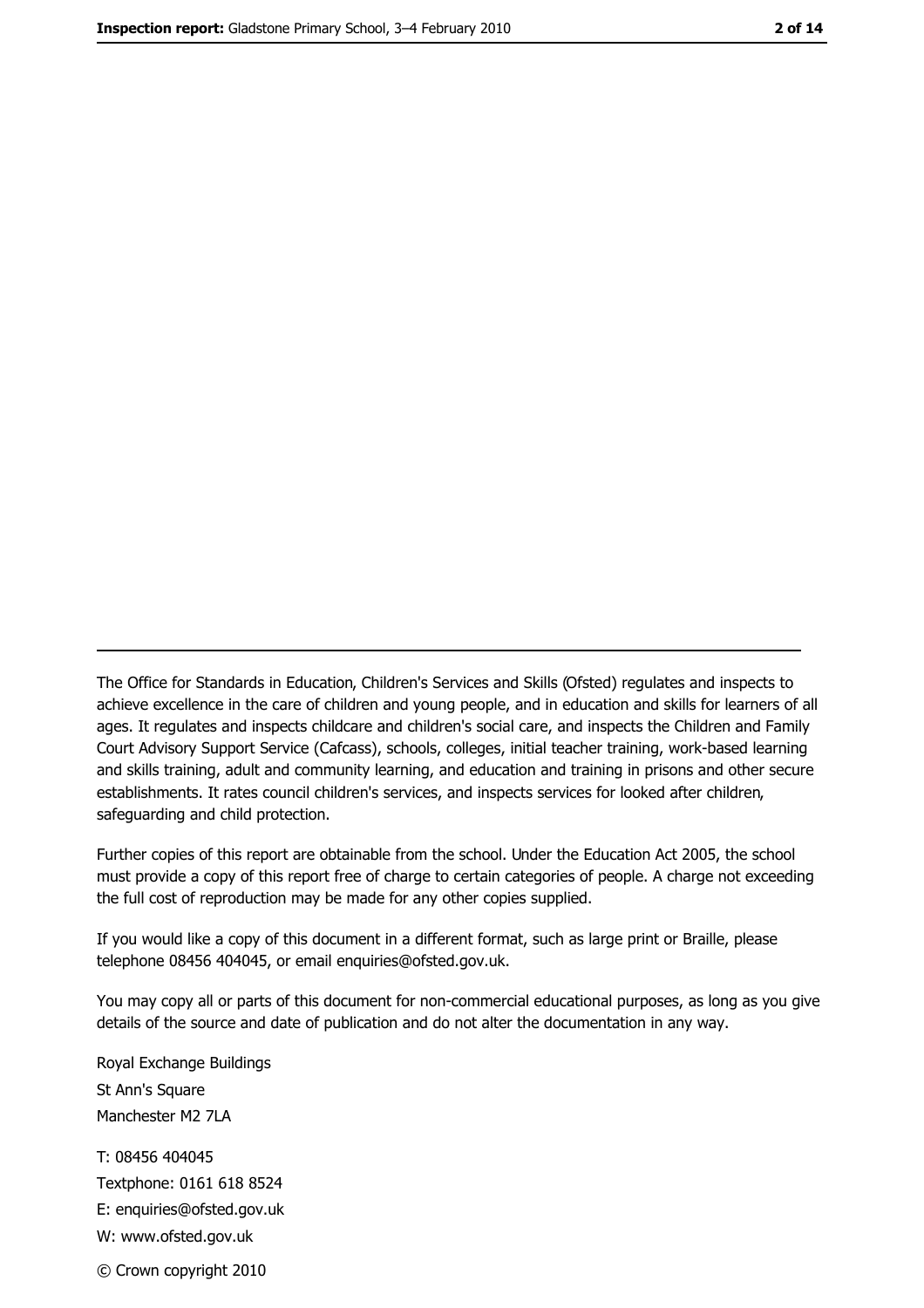# **Introduction**

This inspection was carried out by three additional inspectors. The inspectors visited 21 lessons, observed 13 teachers and spent approximately 55% of inspection time looking at learning. They held meetings with governors, staff, groups of pupils and parents. They observed the school's work and looked at pupils' books, teachers' plans, pupils' individual education plans, records of assessment of pupils' progress, the school improvement plan, reports from the school's improvement partner and examined 209 questionnaires completed by parents.

The inspection team reviewed many aspects of the school's work. It looked in detail at the following:

- whether attainment is high enough  $\blacksquare$
- whether different groups of pupils are making sufficient progress and achieving as  $\blacksquare$ well as they can
- how effectively the school is working with parents and other partners  $\blacksquare$
- the effectiveness of school's actions in bringing about improvements  $\blacksquare$
- the quality of learning for children in the Early Years Foundation Stage.  $\blacksquare$

# Information about the school

Gladstone Primary is a larger than average school. It had operated from two sites more than half a mile apart following the merger of an infant and a junior school in 2004. All pupils moved into a new, purpose built school on the site of the old junior school in September 2009. The landscaping of the grounds, including the outdoor provision for children in the Early Years Foundation Stage, is almost completed. The vast majority of pupils are from a White British background. More than a third have special educational needs and/or disabilities and a much larger proportion of pupils than is usual are entitled to free school meals.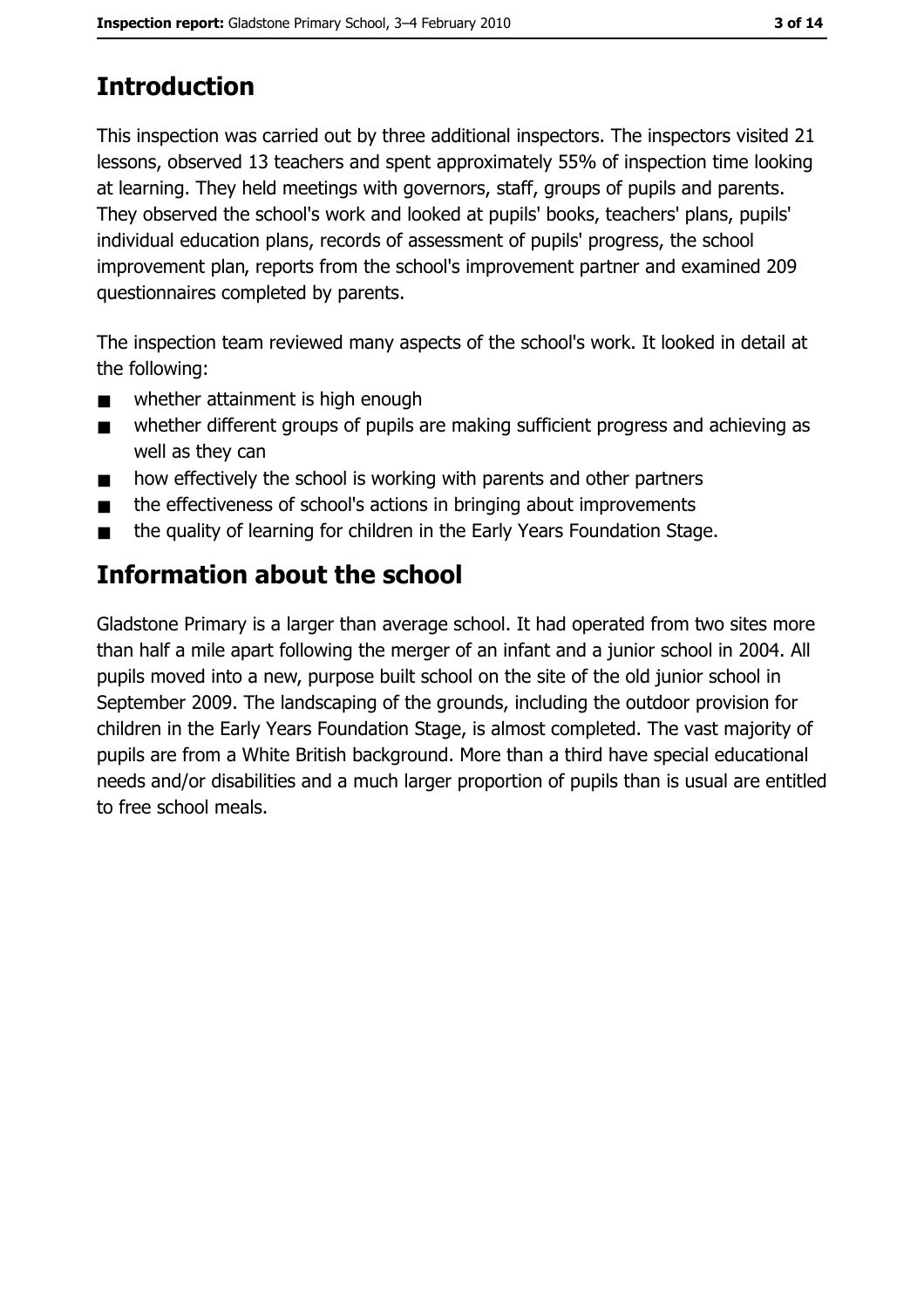# **Inspection judgements**

# Overall effectiveness: how good is the school?

### The school's capacity for sustained improvement

## **Main findings**

This is a satisfactory school. Senior staff and governors have worked tirelessly over several years to mitigate the effects of operating on two sites. Pupils and staff are now benefiting from being together in high quality accommodation and there are positive signs that this is beginning to impact on learning and that outcomes are improving. After two years of low attainment at the end of Key Stage 2, successful management strategies to improve teaching and the curriculum have resulted in improved results in 2009, particularly in English. Extended opportunities for writing in other subjects and good quality marking have helped to improve standards in English. Attainment was broadly average, and pupils made good progress from a low starting point. Attainment in mathematics also improved but was still below average. Scrutiny of the books of pupils now in Year 6 indicates that this improvement is being maintained. Opportunities to develop skills across the curriculum and the quality of marking are not so well developed in mathematics. Achievement is satisfactory overall.

The quality of care, guidance and support is good. Pupils with special educational needs are identified at an early stage. They receive effective support in class and in small groups to help them make good progress. The school works closely with other professionals to provide specialist support where needed. Links between home and school are good and are now having an impact on improved attendance and pupils' well-being. Pupils take many responsibilities in contributing to school life and this is now extending to the local community. However, pupils have a limited understanding of other communities further afield or of different cultures or faiths.

Provision for children in the Early Years Foundation Stage is good and they make good progress in Nursery and Reception. However, the Early Years Foundation Stage has not yet been organised to maximise the benefits for learning of the new accommodation by providing opportunities for Nursery and Reception children and staff to work together for some activities.

The school has a clear understanding of its strengths and weaknesses and the monitoring and evaluation by senior leaders are leading to improvements. Those seen in the provision and attainment, particularly in English, show a satisfactory capacity to improve. Leaders are now focused on sustaining these improvements and developing strategies to raise achievement in mathematics throughout the school.

# What does the school need to do to improve further?

Raise attainment in mathematics by:  $\blacksquare$ 

| 3 |  |
|---|--|
| ₹ |  |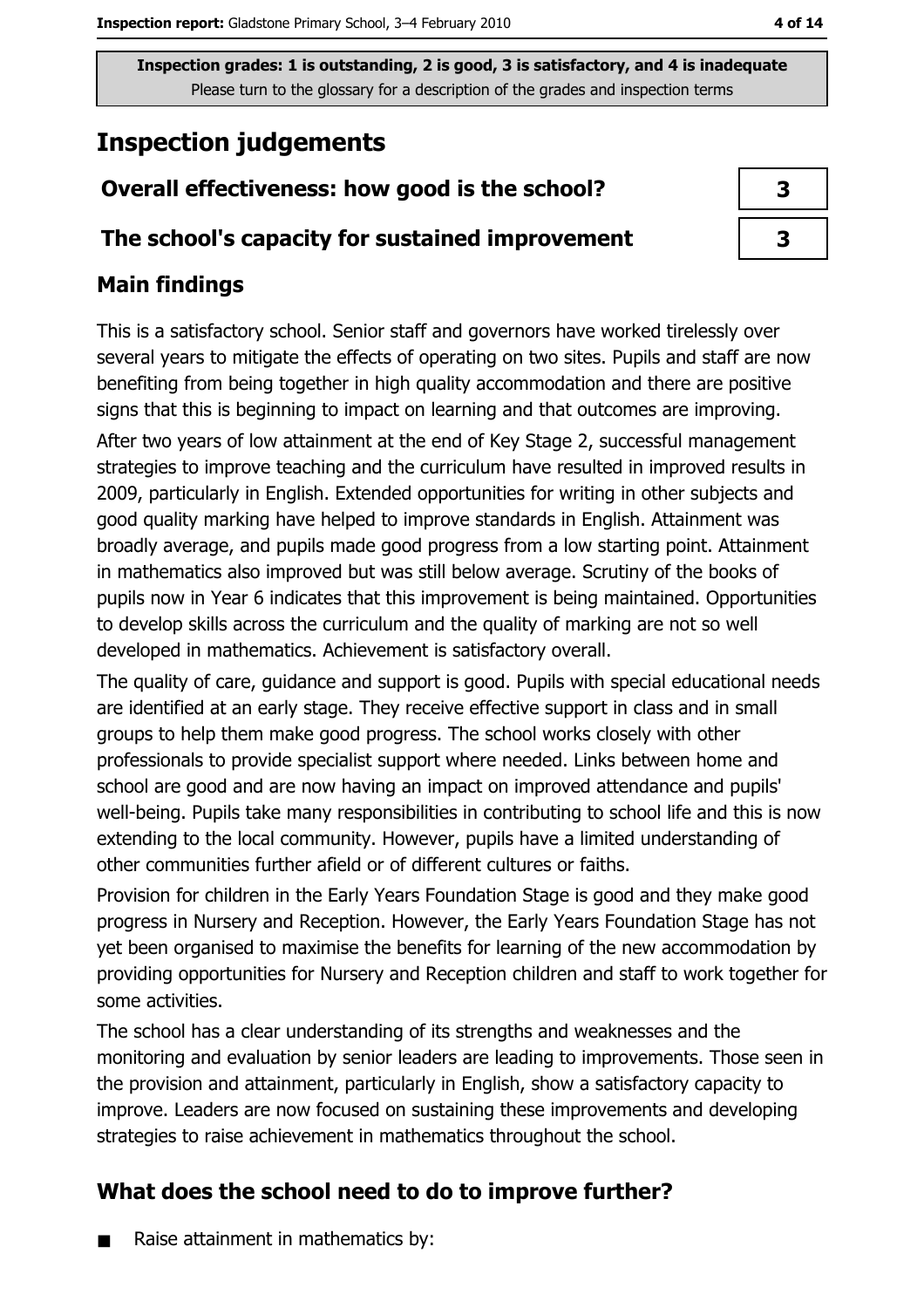- improving the quality of marking to match that in English
- giving pupils more opportunities to develop their numeracy skills in other subjects and in solving problems in mathematics lessons
- developing pupils' understanding of mathematical language.
- Extend learning for the children in the Early Years Foundation Stage by providing  $\blacksquare$ opportunities for children in the Nursery and Reception to work together.
- Provide more opportunities to prepare pupils for life in a culturally diverse society.
- Approximately 40% of the schools whose overall effectiveness is judged satisfactory  $\blacksquare$ may receive a monitoring visit by an Ofsted inspector before their next section 5 inspection.

### **Outcomes for individuals and groups of pupils**



Pupils are very proud of their new school and the fact that some of their ideas have been used in the building. They say how much they are enjoying their learning in the new surroundings. Most lessons are interesting and practical so pupils are keen to be involved, for example when improvising a drama before writing a play script. After several years of consistently low standards at the end of Key Stage 1, including 2009, some improvement is evident in the work of the current Year 2. The school has put in place several strategies to improve the attainment of boys and this is beginning to have some impact, for example in writing. Across the school the stronger teaching is accelerating pupils' progress and as a result attainment is rising. Achievement is satisfactory overall. Pupils with special educational needs and/or disabilities make good progress because their needs are identified at an early stage and they receive good support to help them to learn.

Pupils say they feel safe and they appreciate the security the new building affords. They are clear about who to turn to should they have a problem. Behaviour is good and improves through the school as pupils mature and acquire the language to resolve their differences. Pupils show a sound awareness of how to live a healthy lifestyle. They play an active role in the school community with many responsibilities such as monitors and school councillors, and their contribution to the wider community is developing. Pupils are now developing their satisfactory basic skills and their attendance is broadly average. This is a suitable preparation for the future.

Spiritual, moral, social and cultural development is satisfactory. Pupils show concern for other people's feelings and have a clear understanding of the difference between right and wrong. However, they have a limited understanding of other cultures and faiths.

These are the grades for pupils' outcomes

The grades for attainment and attendance are: 1 is high; 2 is above average; 3 is broadly average; and 4 is low.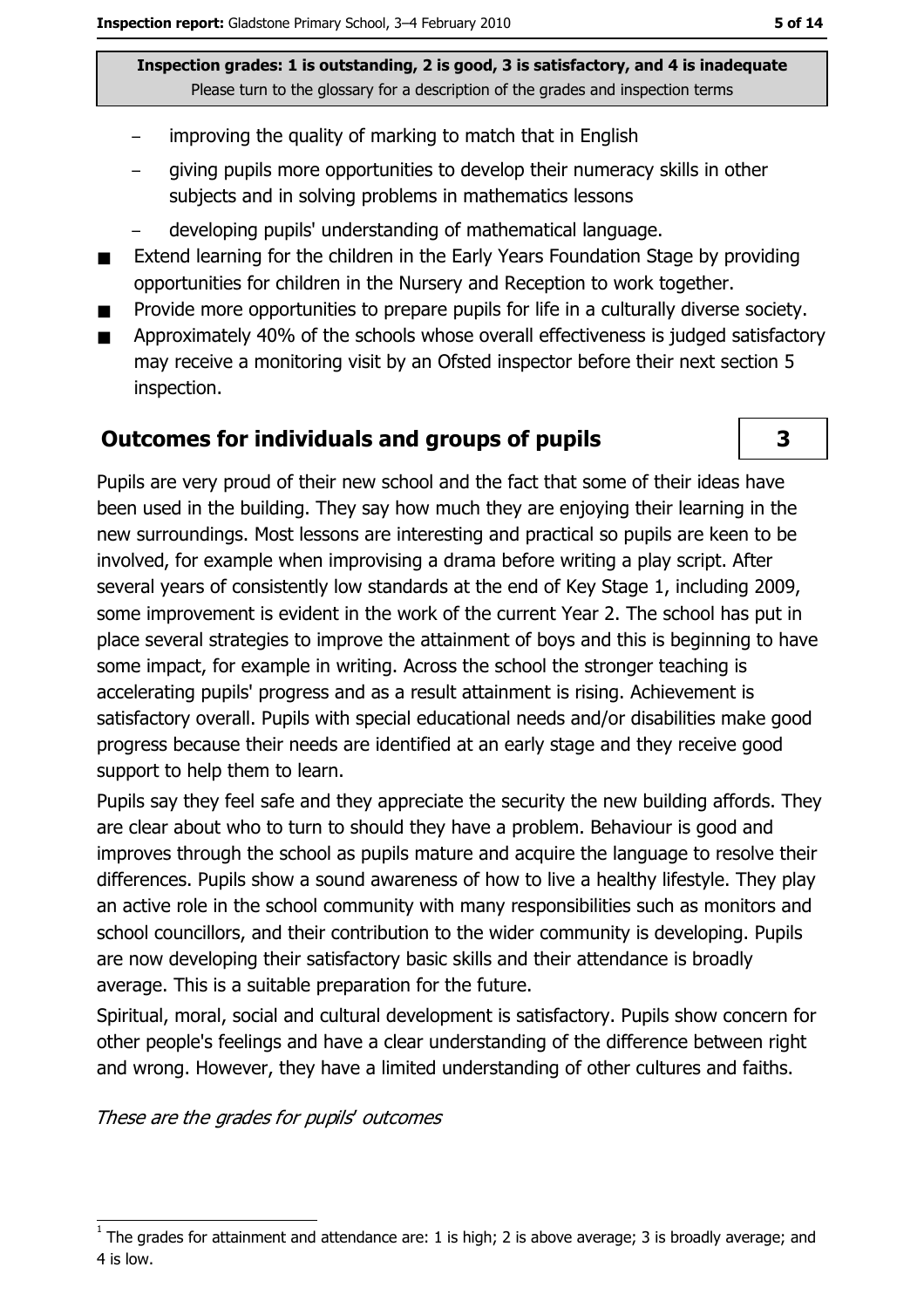| Pupils' achievement and the extent to which they enjoy their learning                                                     |                         |  |  |
|---------------------------------------------------------------------------------------------------------------------------|-------------------------|--|--|
| Taking into account:<br>Pupils' attainment <sup>1</sup>                                                                   | 4                       |  |  |
| The quality of pupils' learning and their progress                                                                        | $\mathcal{P}$           |  |  |
| The quality of learning for pupils with special educational needs and/or<br>disabilities and their progress               |                         |  |  |
| The extent to which pupils feel safe                                                                                      | $\mathbf{2}$            |  |  |
| <b>Pupils' behaviour</b>                                                                                                  | $\overline{\mathbf{2}}$ |  |  |
| The extent to which pupils adopt healthy lifestyles                                                                       |                         |  |  |
| The extent to which pupils contribute to the school and wider community                                                   |                         |  |  |
| The extent to which pupils develop workplace and other skills that will<br>contribute to their future economic well-being |                         |  |  |
| Taking into account:<br>Pupils' attendance <sup>1</sup>                                                                   | 3                       |  |  |
| The extent of pupils' spiritual, moral, social and cultural development                                                   |                         |  |  |

### How effective is the provision?

Lessons are well planned and teachers use information from assessments effectively to ensure that there is a good level of challenge and support for pupils of different abilities. Teachers make good use of resources to engage pupils and so they are well motivated and sustain interest in their learning. There is a good rapport between adults and pupils which makes learning fun and encourages pupils to work hard. Teachers gain a good knowledge of individual progress by involving pupils in checking their own and others' progress. The marking of work in English is thorough and pupils say that this helps them to improve their work. The marking of work in mathematics is not so well developed. The skilled support assistants are well deployed and they make a good contribution to pupils' learning.

The curriculum meets the needs of most pupils well. The variety of opportunities for pupils to write in other subjects has been a strong factor in improving writing skills. Similar opportunities for using and developing numeracy skills across the curriculum are not so advanced. Pupils with special educational needs and/or disabilities are supported well. Their individual plans are carefully crafted to meet specific needs and help teachers to keep a check on their progress. There is a good range of additional activities to enrich pupils' learning and make it more meaningful, and visits and visitors add interest to work on topics. Sporting opportunities are very popular with pupils but they say they would also like more non-sporting activities after school. Provision for pupils' personal development is well established, helping pupils to make choices about their own well-being.

There is overwhelming agreement amongst parents that their children are well cared for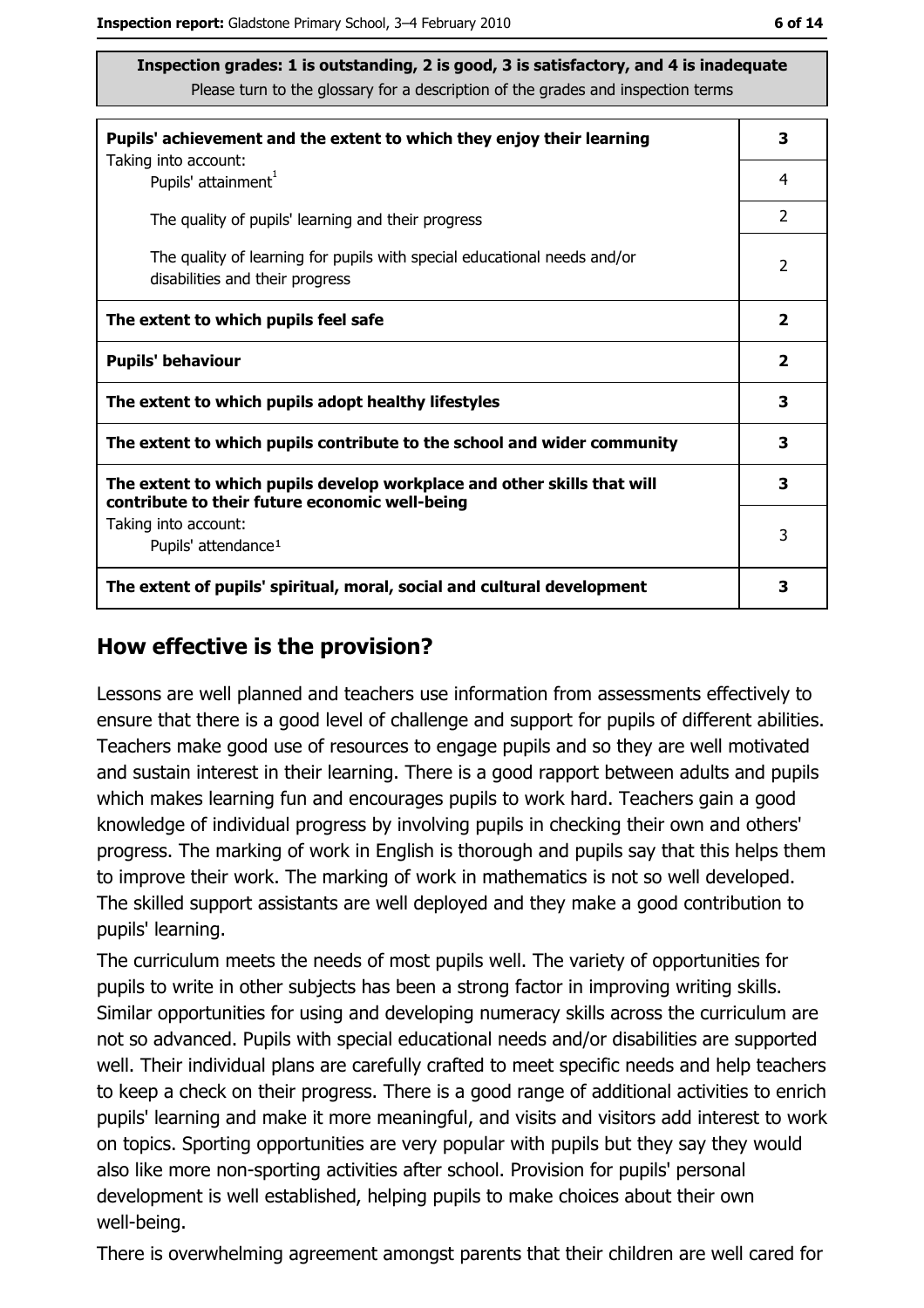and the school works hard to ensure this is so. Care for the most vulnerable is at times exceptional. The support for pupils and families opens opportunities for learning and secures positive relationships between home and school. Attendance is satisfactory and improving, not least because of the school's support for families. The school works well with a variety of other professionals to provide good support for pupils, whatever their needs. Pupils are given good guidance about how to protect themselves, stay safe and make informed choices about their well-being, for example through work with Crucial Crew.

#### These are the grades for the quality of provision

| The quality of teaching                                                                                    |  |
|------------------------------------------------------------------------------------------------------------|--|
| Taking into account:<br>The use of assessment to support learning                                          |  |
|                                                                                                            |  |
| The extent to which the curriculum meets pupils' needs, including, where<br>relevant, through partnerships |  |
| The effectiveness of care, guidance and support                                                            |  |

### How effective are leadership and management?

The drive and ambition of the headteacher and the commitment and perseverance of the governing body have helped to secure a successful move into the impressive new building. Careful monitoring and evaluation of the school's work have been used to bring about improvements in teaching and the curriculum, particularly in English. These are now beginning to have an impact on attainment, but the school is aware that these improvements need to be sustained and extended. The headteacher is ably supported by a knowledgeable and forward thinking deputy headteacher who has made a valuable contribution to the running of the school on different sites and to recent improvements. There have been some unavoidable disruptions in the work of the middle managers in developing their leadership roles but this is now being addressed. Governors are a well informed presence in school. They are keen to support the headteacher in the continuous evaluation of the school's work to ensure a sustained improvement in standards.

The school has worked successfully to engage parents and links between home and school are good. The exchanges in the home/school diaries show a well used line of communication. There are productive partnerships with schools, colleges and local businesses to open up learning opportunities for pupils. Promotion of equal opportunities is satisfactory. The school identified a gap between the attainment of boys and girls and the actions taken are beginning to take effect. It is now looking to identify any differences in achievement between different groups. The school meets its duties and requirements in safequarding pupils, and staff have been suitably trained.

Community cohesion is satisfactory. The school is developing good links with the local community and is keen to share the new facilities. Links with the wider community in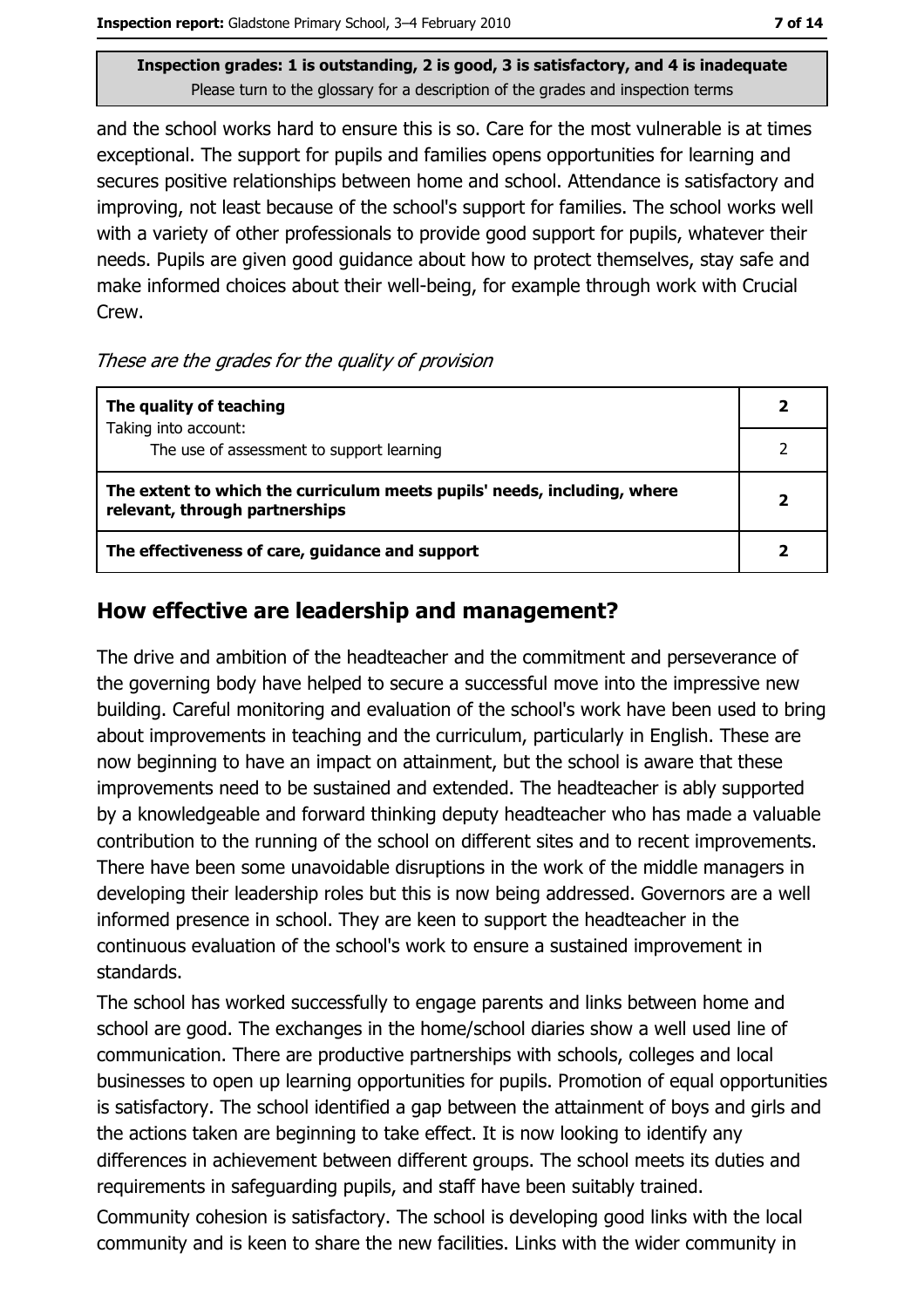the city and beyond are at an early stage of development. The school provides satisfactory value for money.

|  |  |  | These are the grades for leadership and management |
|--|--|--|----------------------------------------------------|
|  |  |  |                                                    |

| The effectiveness of leadership and management in embedding ambition and<br>driving improvement                                                                     | 3                       |
|---------------------------------------------------------------------------------------------------------------------------------------------------------------------|-------------------------|
| Taking into account:<br>The leadership and management of teaching and learning                                                                                      | 3                       |
| The effectiveness of the governing body in challenging and supporting the<br>school so that weaknesses are tackled decisively and statutory responsibilities<br>met | 3                       |
| The effectiveness of the school's engagement with parents and carers                                                                                                | 2                       |
| The effectiveness of partnerships in promoting learning and well-being                                                                                              | $\overline{\mathbf{2}}$ |
| The effectiveness with which the school promotes equality of opportunity and<br>tackles discrimination                                                              | 3                       |
| The effectiveness of safeguarding procedures                                                                                                                        | 3                       |
| The effectiveness with which the school promotes community cohesion                                                                                                 | 3                       |
| The effectiveness with which the school deploys resources to achieve<br>value for money                                                                             | 3                       |

# **Early Years Foundation Stage**

Children enter the Nursery with a range of skills that are generally well below what could be expected for their age, particularly their language and social skills. They make good progress in the Nursery and Reception classes but nevertheless children's attainment is below average when they enter Year 1 and language skills are still weak. Staff plan a good range of purposeful, practical activities that show understanding of how young children learn. Because there is an appropriate balance between those activities led by an adult and those which children choose for themselves, children learn to develop independence. Letter sounds are taught systematically so children are making good progress in reading. Staff are making good use of the limited outdoor area to extend learning until the new outdoor area is completed. Adults take every opportunity to talk to children, whatever the activity, and this is helping to develop their language and counting skills.

Children feel safe in the secure environment and relate well to their key worker. They respond well to the regular reminders to wash their hands, for example when making sandwiches. They make a good contribution in class as they take turns to be helpers. There are good procedures for introducing children to school, including home visits, so they settle quickly. There is good communication between staff and parents, who are welcome in school.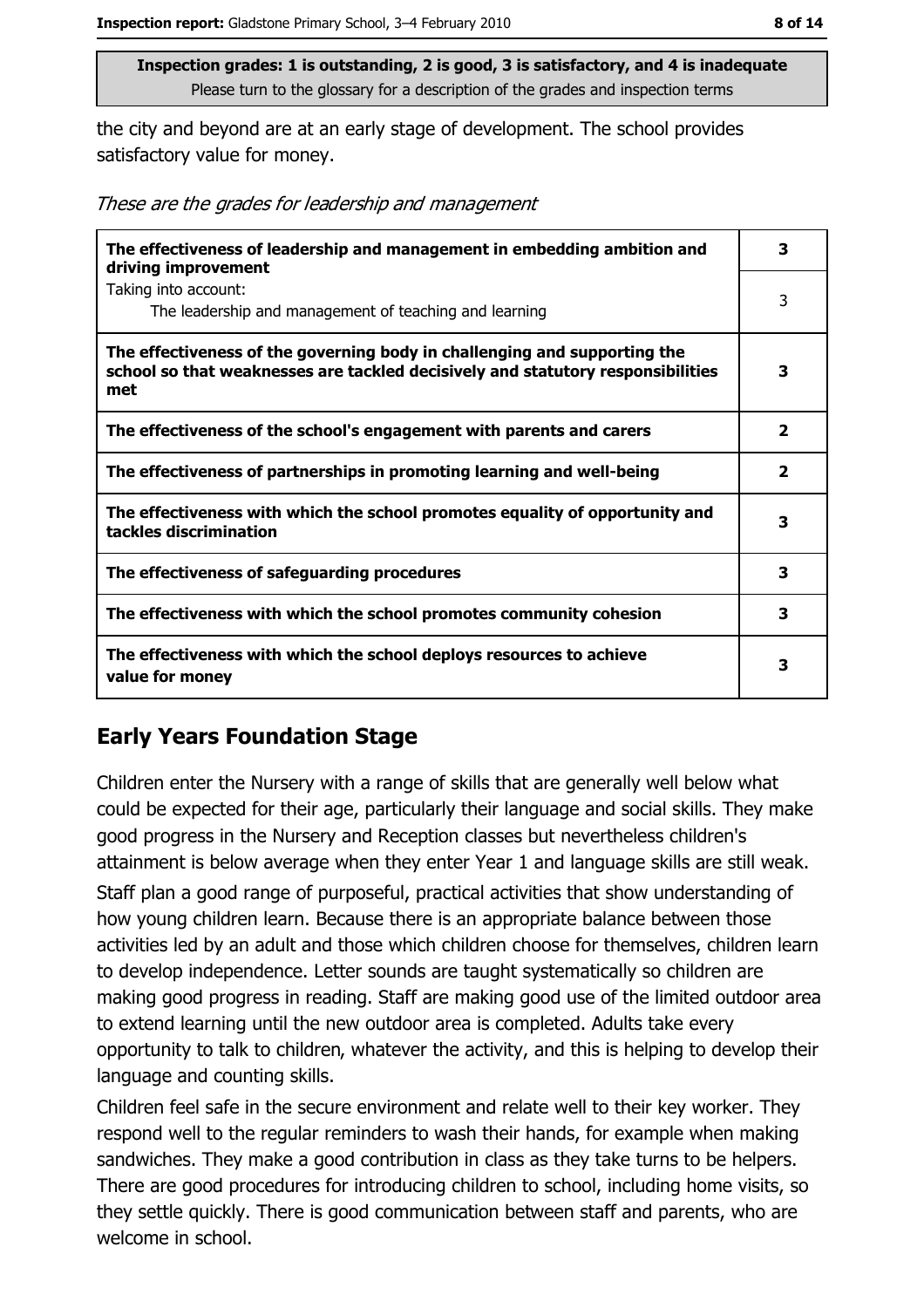Leadership and management are satisfactory. There are good systems for assessing and recording children's progress and these are used well to plan work for different groups. Teachers in the Nursery and in the Reception plan well for their own year group but planning is not coordinated to ensure continuity across the Foundation Stage. The staff have worked successfully to provide a stimulating learning environment in their rooms. However, there are missed opportunities to extend learning even further by sometimes opening the doors between Nursery and Reception. Some joint activities would help to promote language and social skills and ease the transition between Nursery and Reception.

These are the grades for the Early Years Foundation Stage

| <b>Overall effectiveness of the Early Years Foundation Stage</b>                             |   |  |
|----------------------------------------------------------------------------------------------|---|--|
| Taking into account:                                                                         |   |  |
| Outcomes for children in the Early Years Foundation Stage                                    |   |  |
| The quality of provision in the Early Years Foundation Stage                                 |   |  |
| The effectiveness of leadership and management of the Early Years<br><b>Foundation Stage</b> | 3 |  |

### **Views of parents and carers**

Almost all of the many parents who returned the questionnaires are happy with what the school provides. We agree with parents that the school keeps them well informed and listens to their suggestions and concerns. A small number expressed concern about how the school deals with unacceptable behaviour. However, inspectors found that the school deals with any misbehaviour well.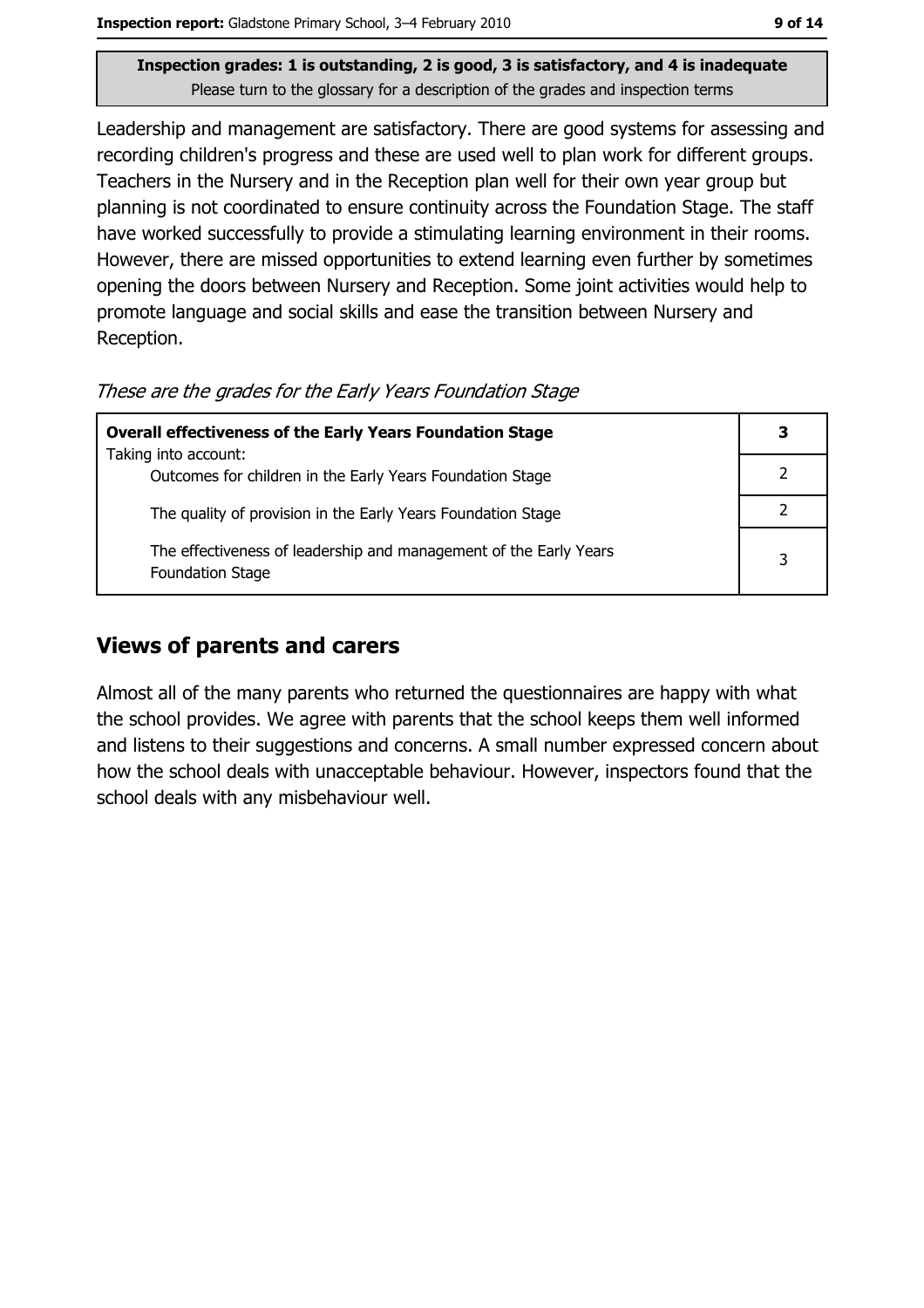#### Responses from parents and carers to Ofsted's questionnaire

Ofsted invited all the registered parents and carers of pupils registered at Gladstone Primary School to complete a questionnaire about their views of the school.

In the questionnaire, parents and carers were asked to record how strongly they agreed with 13 statements about the school.

The inspection team received 209 completed questionnaires by the end of the on-site inspection. In total, there are 396 pupils registered at the school.

| <b>Statements</b>                                                                                                                                                                                                                                       | <b>Strongly</b><br><b>Agree</b> | <b>Strongly</b><br><b>Disagree</b><br><b>Agree</b><br>disagree |              |               |                |                |                |               |
|---------------------------------------------------------------------------------------------------------------------------------------------------------------------------------------------------------------------------------------------------------|---------------------------------|----------------------------------------------------------------|--------------|---------------|----------------|----------------|----------------|---------------|
|                                                                                                                                                                                                                                                         | <b>Total</b>                    | $\frac{1}{2}$                                                  | <b>Total</b> | $\frac{0}{0}$ | <b>Total</b>   | $\frac{1}{2}$  | <b>Total</b>   | $\frac{1}{2}$ |
| My child enjoys school                                                                                                                                                                                                                                  | 143                             | 68                                                             | 61           | 29            | 3              | $\mathbf{1}$   | $\overline{2}$ | $\mathbf{1}$  |
| The school keeps my child<br>safe                                                                                                                                                                                                                       | 144                             | 69                                                             | 62           | 30            | 3              | 1              | 0              | $\mathbf 0$   |
| The school informs me<br>about my child's progress                                                                                                                                                                                                      | 120                             | 57                                                             | 85           | 40            | 4              | 2              | 0              | $\mathbf 0$   |
| My child is making enough<br>progress at this school                                                                                                                                                                                                    | 127                             | 60                                                             | 81           | 39            | $\overline{2}$ | $\mathbf{1}$   | 0              | 0             |
| The teaching is good at this<br>school                                                                                                                                                                                                                  | 134                             | 64                                                             | 74           | 35            | $\mathbf{1}$   | 0              | 0              | 0             |
| The school helps me to<br>support my child's learning                                                                                                                                                                                                   | 129                             | 61                                                             | 73           | 35            | 4              | $\overline{2}$ | 1              | 0             |
| The school helps my child to<br>have a healthy lifestyle                                                                                                                                                                                                | 115                             | 55                                                             | 89           | 42            | 4              | $\overline{2}$ | $\overline{2}$ | $\mathbf{1}$  |
| The school makes sure that<br>my child is well prepared for<br>the future (for example<br>changing year group,<br>changing school, and for<br>children who are finishing<br>school, entering further or<br>higher education, or<br>entering employment) | 93                              | 44                                                             | 100          | 48            | $\overline{2}$ | $\mathbf{1}$   | $\mathbf 0$    | $\mathbf 0$   |
| The school meets my child's<br>particular needs                                                                                                                                                                                                         | 125                             | 60                                                             | 80           | 38            | 4              | $\overline{2}$ | 0              | 0             |
| The school deals effectively<br>with unacceptable behaviour                                                                                                                                                                                             | 104                             | 50                                                             | 87           | 41            | 12             | 6              | 0              | $\mathbf 0$   |
| The school takes account of<br>my suggestions and<br>concerns                                                                                                                                                                                           | 103                             | 49                                                             | 95           | 45            | 6              | 3              | $\mathbf{1}$   | 0             |
| The school is led and<br>managed effectively                                                                                                                                                                                                            | 117                             | 56                                                             | 85           | 40            | 3              | $\mathbf{1}$   | $\mathbf 0$    | $\mathbf 0$   |
| Overall, I am happy with my<br>child's experience at this<br>school                                                                                                                                                                                     | 147                             | 70                                                             | 57           | 27            | $\overline{4}$ | $\overline{2}$ | $\mathbf 0$    | $\mathbf 0$   |

The table above summarises the responses that parents and carers made to each statement. The percentages indicate the proportion of parents and carers giving that response out of the total number of completed questionnaires. Where one or more parents and carers chose not to answer a particular question, the percentages will not add up to 100%.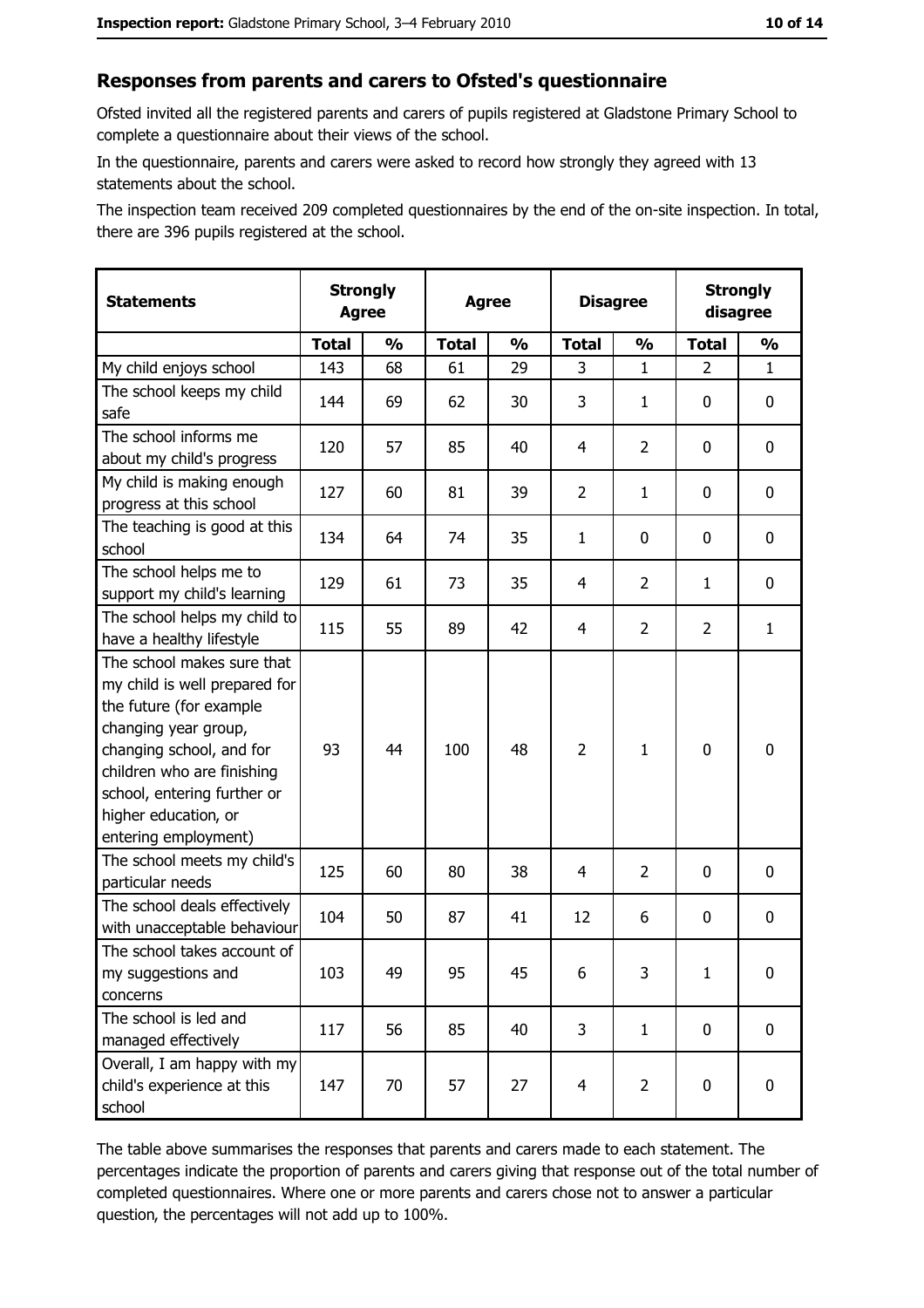# Glossary

| <b>Grade</b> | <b>Judgement</b> | <b>Description</b>                                                                                                                                                                                                               |
|--------------|------------------|----------------------------------------------------------------------------------------------------------------------------------------------------------------------------------------------------------------------------------|
| Grade 1      | Outstanding      | These features are highly effective. An oustanding<br>school provides exceptionally well for its pupils' needs.                                                                                                                  |
| Grade 2      | Good             | These are very positive features of a school. A school<br>that is good is serving its pupils well.                                                                                                                               |
| Grade 3      | Satisfactory     | These features are of reasonable quality. A satisfactory<br>school is providing adequately for its pupils.                                                                                                                       |
| Grade 4      | Inadequate       | These features are not of an acceptable standard. An<br>inadequate school needs to make significant<br>improvement in order to meet the needs of its pupils.<br>Ofsted inspectors will make further visits until it<br>improves. |

# What inspection judgements mean

## Overall effectiveness of schools inspected between September 2007 and July 2008

|                       | Overall effectiveness judgement (percentage of<br>schools) |      |                     |                   |  |
|-----------------------|------------------------------------------------------------|------|---------------------|-------------------|--|
| <b>Type of school</b> | Outstanding                                                | Good | <b>Satisfactory</b> | <b>Inadequate</b> |  |
| Nursery schools       | 39                                                         | 58   | 3                   | 0                 |  |
| Primary schools       | 13                                                         | 50   | 33                  | 4                 |  |
| Secondary schools     | 17                                                         | 40   | 34                  | 9                 |  |
| Sixth forms           | 18                                                         | 43   | 37                  | $\overline{2}$    |  |
| Special schools       | 26                                                         | 54   | 18                  | $\overline{2}$    |  |
| Pupil referral units  | 7                                                          | 55   | 30                  | 7                 |  |
| All schools           | 15                                                         | 49   | 32                  | 5                 |  |

New school inspection arrangements were introduced on 1 September 2009. This means that inspectors now make some additional judgements that were not made previously.

The data in the table above were reported in The Annual Report of Her Majesty's Chief Inspector of Education, Children's Services and Skills 2007/08.

Percentages are rounded and do not always add exactly to 100. Secondary school figures include those that have sixth forms, and sixth form figures include only the data specifically for sixth form inspection judgements.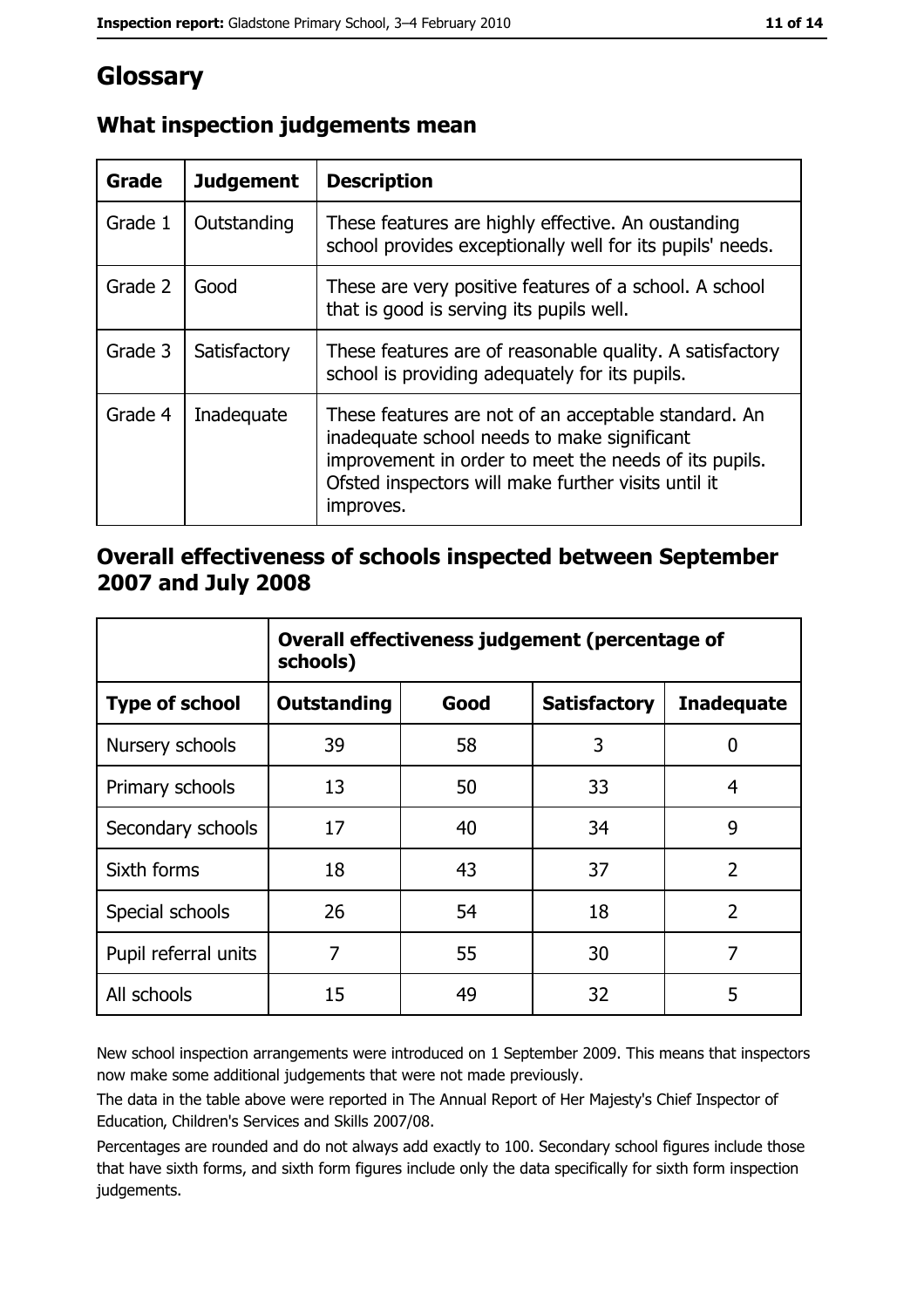# **Common terminology used by inspectors**

| Achievement:                  | the progress and success of a pupil in<br>their learning, development or training.                                                                                                                                                                                                                           |
|-------------------------------|--------------------------------------------------------------------------------------------------------------------------------------------------------------------------------------------------------------------------------------------------------------------------------------------------------------|
| Attainment:                   | the standard of the pupils' work shown by<br>test and examination results and in<br>lessons.                                                                                                                                                                                                                 |
| Capacity to improve:          | the proven ability of the school to<br>continue improving. Inspectors base this<br>judgement on what the school has<br>accomplished so far and on the quality of<br>its systems to maintain improvement.                                                                                                     |
| Leadership and management:    | the contribution of all the staff with<br>responsibilities, not just the headteacher,<br>to identifying priorities, directing and<br>motivating staff and running the school.                                                                                                                                |
| Learning:                     | how well pupils acquire knowledge,<br>develop their understanding, learn and<br>practise skills and are developing their<br>competence as learners.                                                                                                                                                          |
| <b>Overall effectiveness:</b> | inspectors form a judgement on a school's<br>overall effectiveness based on the findings<br>from their inspection of the school. The<br>following judgements, in particular,<br>influence what the overall effectiveness<br>judgement will be.                                                               |
|                               | The school's capacity for sustained<br>improvement.<br>Outcomes for individuals and groups<br>of pupils.<br>The quality of teaching.<br>The extent to which the curriculum<br>meets pupil's needs, including where<br>relevant, through partnerships.<br>The effectiveness of care, guidance<br>and support. |
| Progress:                     | the rate at which pupils are learning in<br>lessons and over longer periods of time. It<br>is often measured by comparing the<br>pupils' attainment at the end of a key<br>stage with their attainment when they<br>started.                                                                                 |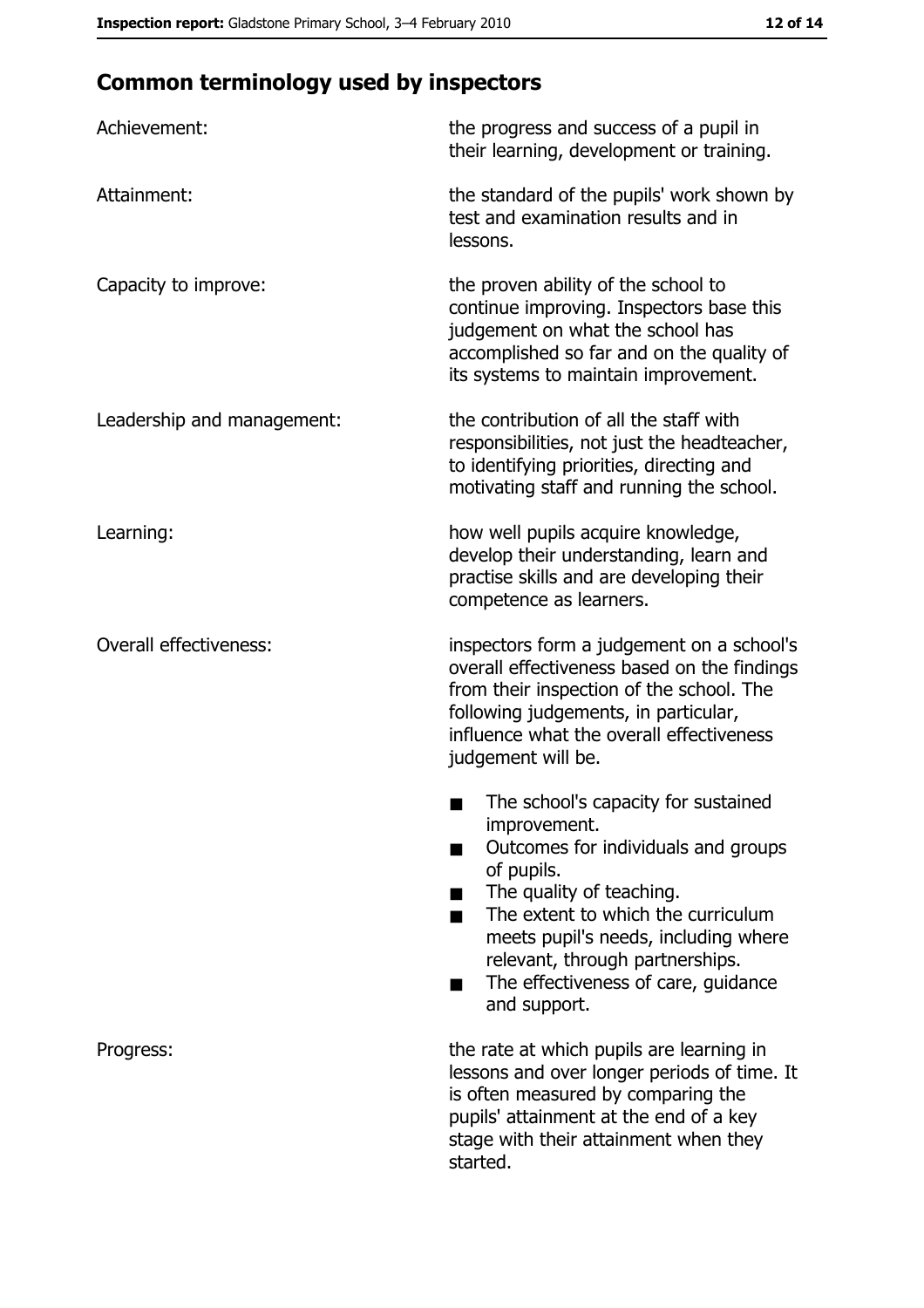This letter is provided for the school, parents and carers to share with their children. It describes Ofsted's main findings from the inspection of their school.



5 February 2010

Dear Pupils

Inspection of Gladstone Primary, Stoke-on-Trent, ST3 5EW

Thank you for making us so welcome when we visited your beautiful new school. We can understand why you are so proud of it and of your suggestions about the building. Yours is a satisfactory school which means there are many good things about it and also some things which could be better.

We agree with you and your parents that the school takes good care of you all and there is always someone to give you help when you need it. You play your part by working hard and behaving well.

Teachers spend a lot of time marking your work, particularly in literacy, and they give you a lot of quidance about how you can improve. This is helping you to make good progress by the time you move to the high school.

So that you can do even better in school we have asked the adults to:

- help you to improve your mathematics by giving you more chance to practise your  $\blacksquare$ numeracy skills in other subjects and by giving you more advice when marking your work, just like they do in literacy
- organising more chances for the Nursery and Reception children to work together  $\blacksquare$
- help you to learn more about other cultures and faiths.

Thank you once again. I hope you continue to work hard and be proud of your school.

Yours sincerely

**Mrs Shirley Herring** 

Lead Inspector